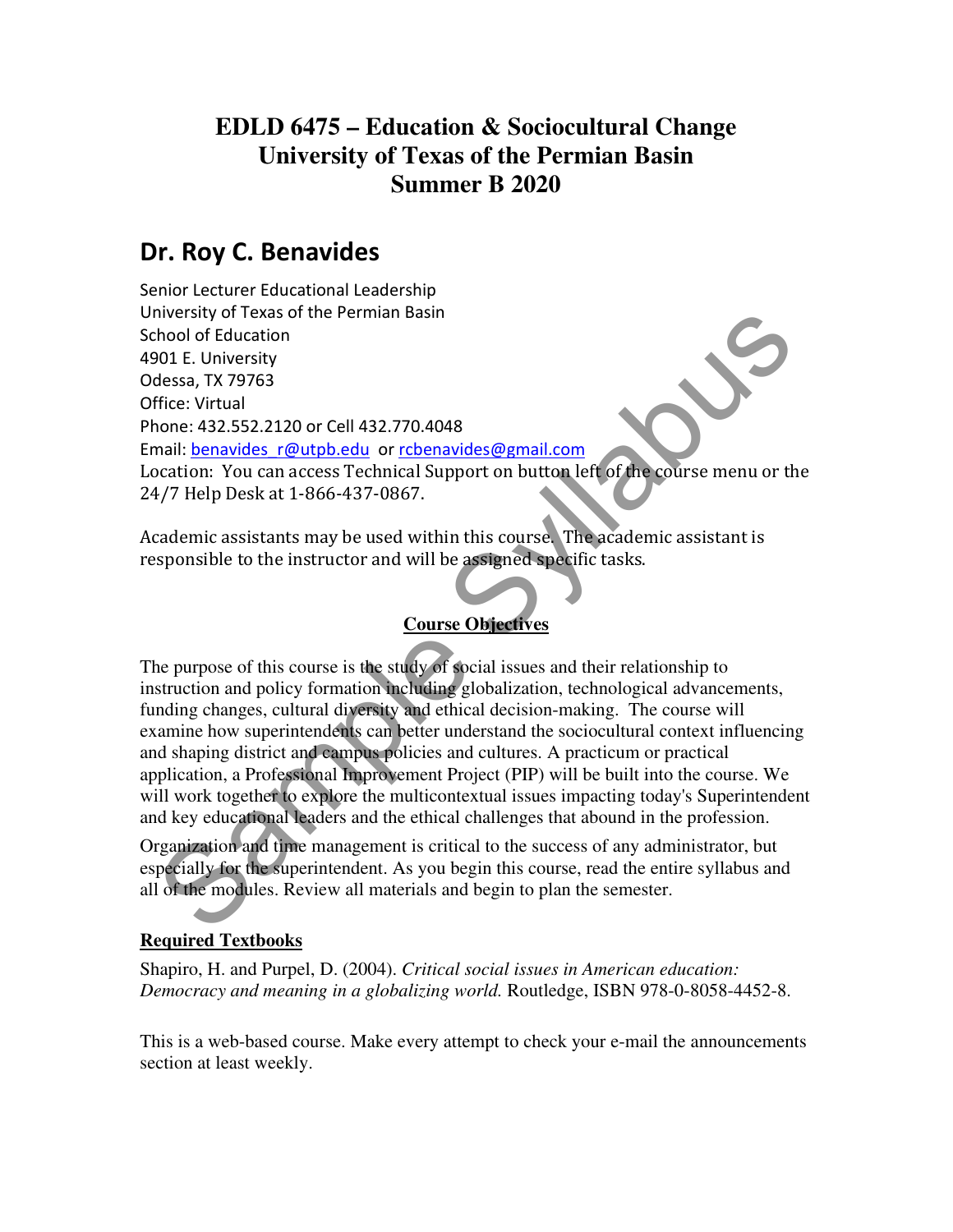### **Competencies and Enabling Objectives:**

### **DOMAIN I - Leadership of the Educational Community**

#### *Competency 1*

### *The superintendent knows how to act with integrity, fairness, and in an ethical manner in order to promote the success of all students*

The superintendent knows how to:

- Serve as an advocate for all children
- Model and promote the highest standard of conduct, ethical principles, and integrity in decision making, actions, and behaviors
- Model and promote the inglest standard of conduct, ethical principles, and<br>integrity in decision making, actions, and behaviors<br>
 Implement policies and procedures that promote district personnel<br> *Educators*, see the • Implement policies and procedures that promote district personnel compliance with *The Code of Ethics and Standards Practices for Texas Educators*, see the following website for details, http://info.sos.state.tx.us/pub/plsql/readtac\$ext.ViewTAC?tac\_view=4&ti=1 9&pt=7&ch=247&rl=Y
	- Apply laws, policies, and procedures in a fair and reasonable manner
	- Interact with district staff and students in a professional manner

### *Competency 2*

### *The superintendent knows how to shape district culture by facilitating the development, articulation, implementation, and stewardship of a vision of learning that is shared and supported by the educational community.*

The superintendent knows how to:

- Establish and support a district culture that promotes learning, high expectations, and academic rigor for self, students, and staff.
- Facilitate the development and implementation of a shared vision that focuses on teaching and learning and ensures the success of all students.
- Implement strategies for involving all stakeholders in planning processes and for facilitating planning between constituencies.
- Use formal and informal techniques to monitor and assess district/school climate for effective, responsive decision making.
- Institute procedures for monitoring the accomplishment of district goals and objectives to achieve the district's vision.
	- Facilitate the development, use, and allocation of all available resources, including human resources, to support implementation of the district's vision and goals.
- Recognize and celebrate contributions of staff and community toward realization of the district's vision;
- Maintain awareness of emerging issues and trends affecting public education and communicate their significance to the local educational community.
- Promote multicultural awareness, gender sensitivity, and the appreciation of diversity in the educational community.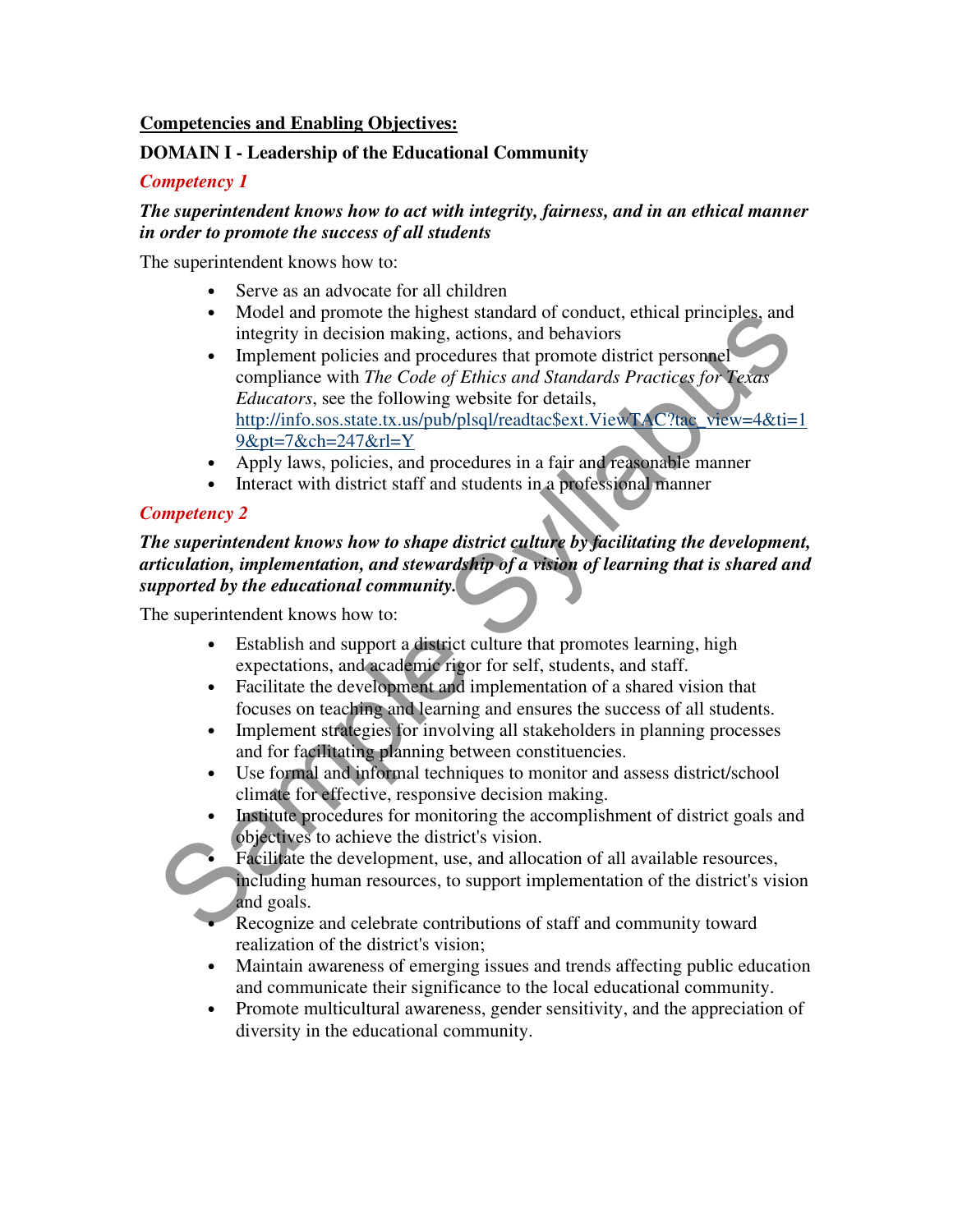### **Educational Leadership Constituents Council (ELCC) Standards**

### **Standard 1:**

Candidates who complete the program are educational leaders who have the knowledge and ability to promote the success of all students by facilitating the development, articulation, implementation, and stewardship of a district vision of learning supported by the school community.

### **Standard 2:**

Candidates who complete the program are educational leaders who have the knowledge and ability to promote the success of all students by promoting a positive school culture, providing an effective instructional program, applying best practice to student learning, and designing comprehensive professional growth plans for staff.

### **Standard 3:**

d ability to promote the success of all students by promoting a positive school culture,<br>to different and the success of all students by proparities to student learning,<br>and designing comprehensive professional growth plan Candidates who complete the program are educational leaders who have the knowledge and ability to promote the success of all students by managing the organization, operations, and resources in a way that promotes a safe, efficient, and effective learning environment.

### **Standard 4:**

Candidates who complete the program are educational leaders who have the knowledge and ability to promote the success of all students by collaborating with families and other community members, responding to diverse community interests and needs, and mobilizing community resources.

### **Standard 5:**

Candidates who complete the program are educational leaders who have the knowledge and ability to promote the success of all students by acting with integrity, fairly, and in an ethical manner.

### **Standard 6:**

Candidates who complete the program are educational leaders who have the knowledge and ability to promote the success of all students by understanding, responding to, and influencing the larger political, social, economic, legal, and cultural context.

### **Standard 7:**

Internship.

The internship provides significant opportunities for candidates to synthesize and apply the knowledge and practice and develop the skills identified in Standards 1-6 through substantial, sustained, standards-based work in real settings, planned and guided.

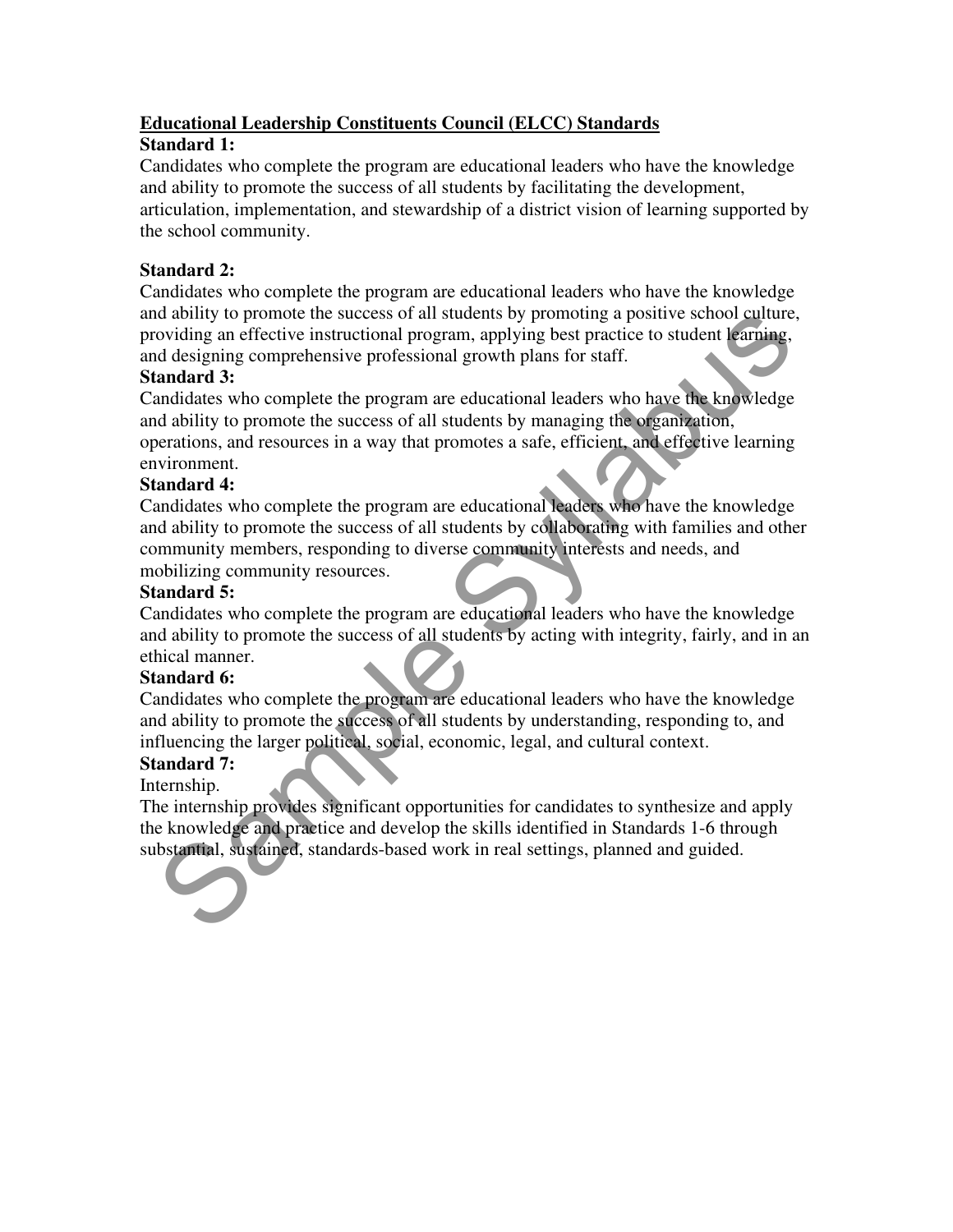*Conceptual Framework University of Texas of the Permian Basin School of Education* 

### **Vision**

The vision of the School of Education is a community of life-long learners who actively reflect on the impact of their values, attitudes, beliefs, and practices.

### **Mission**

**Electro The School of Education** is to prepare pre-service and professional<br>lucators who are proactive in nurturing the life-long development of all leaners. This<br>ission will be accomplished by:<br>lucators who are proactive The mission of the School of Education is to prepare pre-service and professional educators who are proactive in nurturing the life-long development of all learners. This mission will be accomplished by:

- Facilitating the acquisition of necessary knowledge, skills, and dispositions;
- Cultivating the value of diversity
- Encouraging collaborative inquiry, innovation, and research;
- Promoting collegiality and service in schools and communities;
- Integrating technology into practice;
- Providing opportunities for professional growth; and
- Influencing educational practices and policies at the local, state, and national level.

### **Learning Outcomes for Teacher Candidates and Other School-Based Professionals:**

*The faculty expects that candidates will:*

- Demonstrate content knowledge in their respective content-area
- Use appropriate processes and teaching practices
- Apply knowledge about child and adolescent development
- Incorporate knowledge of diversity in planning and delivering instruction
- Incorporate technology in planning and delivering instruction
- Plan for and assess students' learning
- Create an appropriate learning environment
- Communicate and collaborate with all stakeholders
- Engage in professional growth

### **Candidate Proficiencies:**

To achieve the learning outcomes, candidates must demonstrate that they "are gaining the knowledge, skills, and dispositions necessary to have a positive impact on P-12 student learning" (NCATE, 2006, p. 9). The following is a list of the specific knowledge, skills, and dispositions that the faculty has determined are important for each candidate to possess and exhibit

*Knowledge (K):* Our candidates will exhibit knowledge about and understand the impact on teaching and student learning of: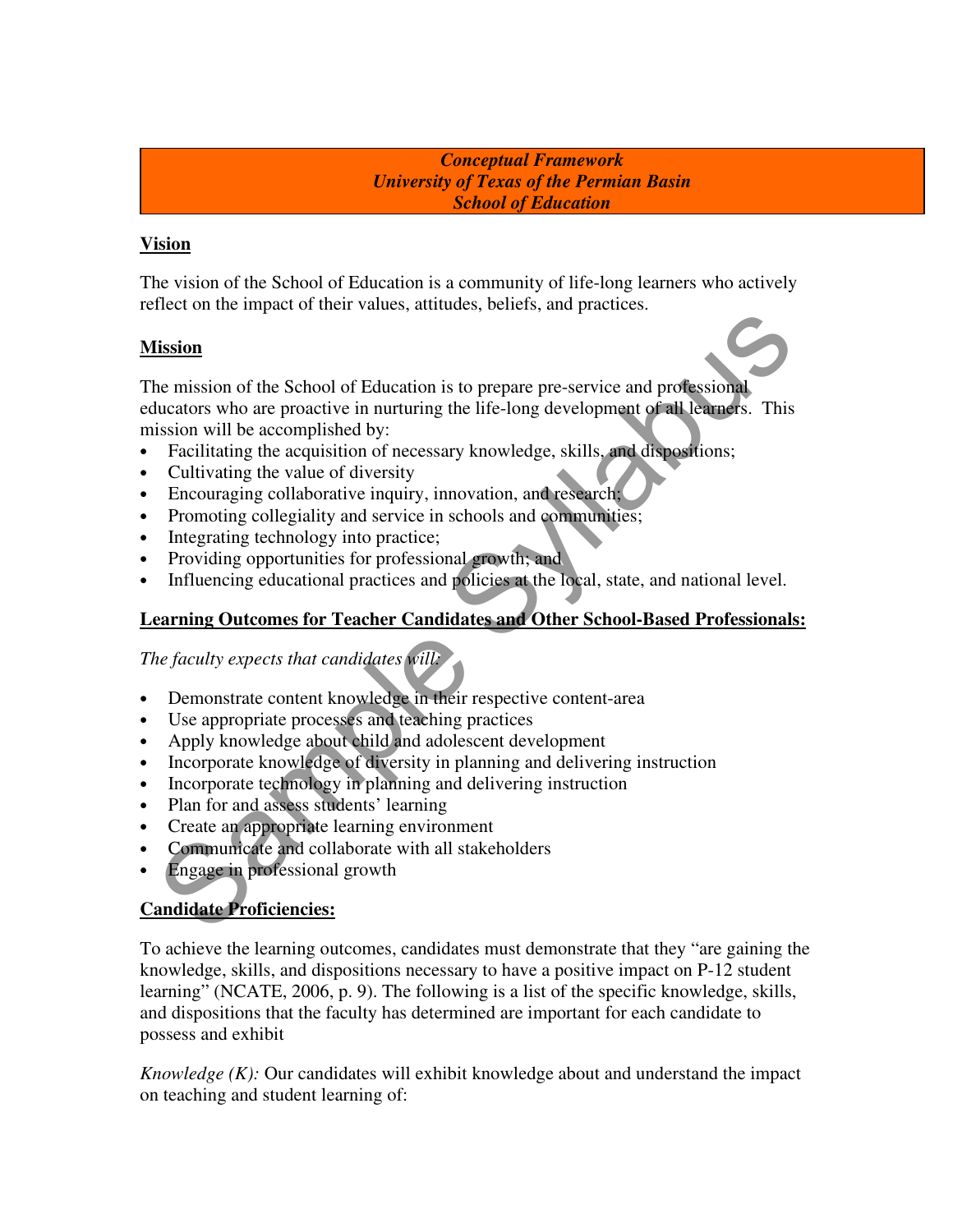- 1. theoretical perspectives of the profession
- 2. the content, processes, and practices appropriate for their students
- 3. child and adolescent development
- 4. diversity
- 5. technology
- 6. planning and assessment
- 7. the learning environment and classroom management
- 8. collaboration
- 9. legal and ethical issues related to education

*Skills (S):* Our candidates will be able to:

- 1. select appropriate content for use in lesson planning and delivery
- 2. apply best practices to promote learning in all students
- 3. use knowledge of child and adolescent development to direct their teaching
- 4. select from an array of techniques to meet the needs of diverse learners
- 5. integrate the use of technology into the learning environment
- 6. use appropriate assessments to measure students' developmental progress
- 7. develop an appropriate learning environment
- 8. apply classroom management techniques
- citis (S): Our candidates will be able to:<br>select appropriate content for use in lesson planning and delivery<br>spely best practices to promote learning in all students<br>use knowledge of child and adolescent development to di 9. communicate with all members of the educational community (students, families, other educators, administration, community members)
- 10. reflect on their professional performance in order to improve their professional effectiveness
- 11. employ ethical and legal standards in education

#### *Dispositions (D):* Our candidates will demonstrate a/an:

- 1. respect for themselves and a positive regard for others
- 2. passionate nature about learning
- 3. belief in the value of a learner-centered instruction
- 4. dedication to providing a safe and supportive learning environment
- 5. acknowledgement of and respect for the fact people are shaped by their cultures
- 6. commitment to clear and accurate communication
- 7. professional and ethical attitude
- 8. desire to keep current on educational research and practice.

### Diversity Proficiencies (DP):

- 1. Instill the awareness of diversity for implementing inclusive instruction
- 2. Incorporate the diverse nature of learning and teaching as exemplified in the global community.
- 3. Model critical global thinking through coursework
- 4. Conceptualize diversity experiences from a variety of perspectives:
	- 1. to strive for social justice, equality, and equity for all learners
	- 2. to continue the process of self-growth, narrowing the student achievement gap in

our nation

3. to empower all learners as citizens in a global society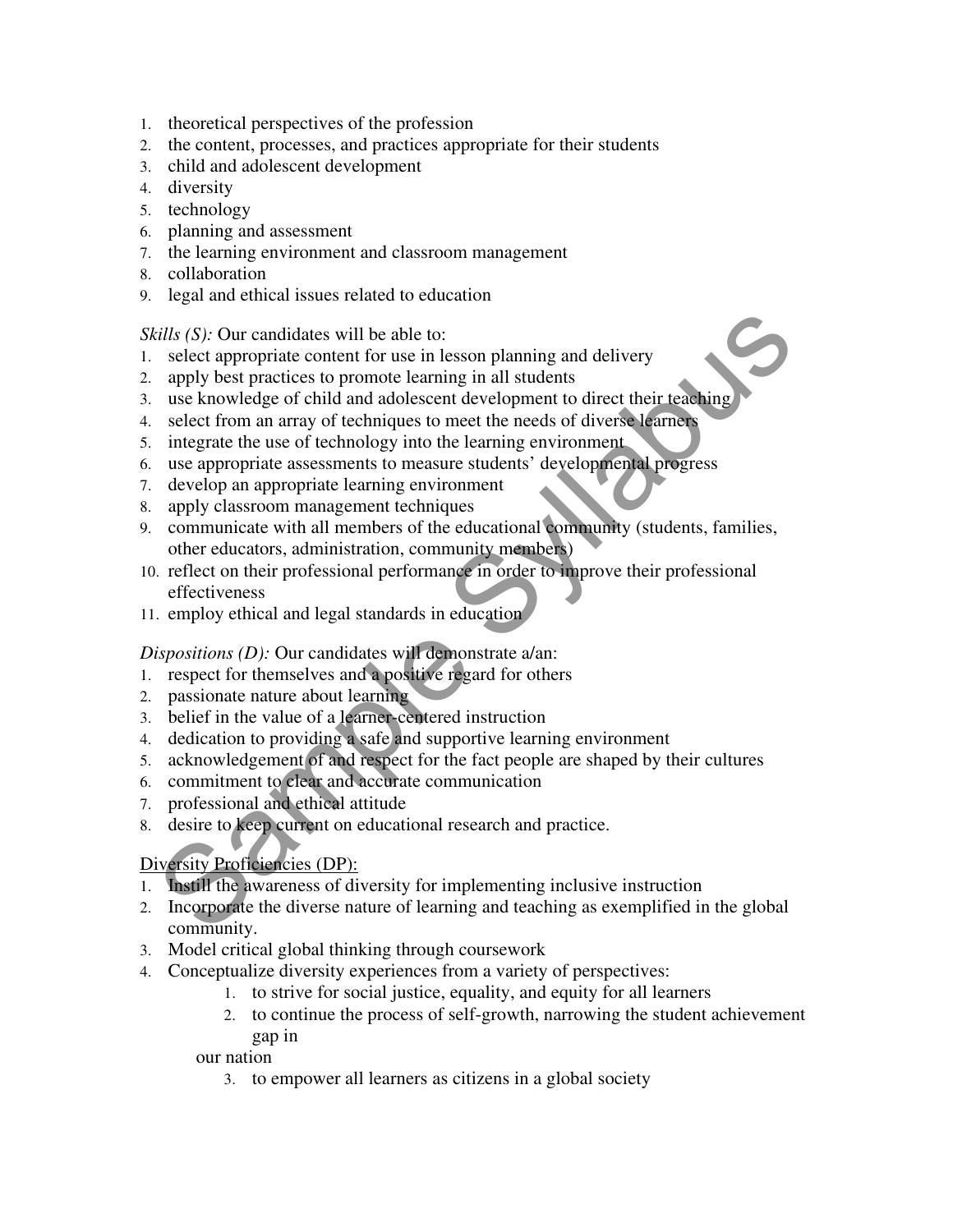### **Calendar**

### *Refer to UTPB Academic Calendar on the webpage: https://www.utpb.edu/calendar/academic-calendar.pdf*

#### **Assignments**

### **Module Assignments (5) 200 points each**

The Professor will assign suggested and required readings for each module that will cover elaborations of course objectives, textbook material and links to related information on the Web. After you have completed the suggested and required readings, you should then log into "Assignment Tool" and complete the required assignments for each module.

### **Module Discussions (10) 20 points each**

Students should log into "Discussions Tool" to review these module discussion questions and post responses. Students will post their response, as well as replying to the posts of other students. Discussion posts must be made by the due date to receive full credit.

### **Article Critiques (5) 40 points each**

Students will locate and critique articles germane to sociocultural change topics. Articles must be obtained from peer-reviewed, referred journals and/or resources. After you have completed reviewing the article, you should then log into "Assignment Tool" and complete the required assignment.

### **PIP Internship Project (1) 600 points**

en log into "Assignment Tool" and complete the required assignments for each<br>odule. Discussions (10) 20 points each<br>odule. Discussions (10) 20 points each<br>odule. Discussions (10) 20 points each<br>odule Discussions (10) 20 p Each candidate will identify a major change initiative, based on a needs assessment that needs to take place in their school district. In collaboration with their superintendent, each candidate must delineate a detailed plan of how this change will take place. This change must have a comprehensive impact on the stakeholders in the district, and include a detailed plan regarding how to shepherd the change. All stakeholders' involvement must be delineated from the students all the way to the school board. Examples of such change initiatives include, but are not limited to: funding formula changes, technology innovations, and changes from TAKS to STAR testing.

### **Assignments and other graded projects:**

**There is a grade sheet listing all assignments for the course that you can access through the electronic Student Gradebook.** Be sure to keep a copy of each of your assignments, discussions and article critiques.

| 860             |
|-----------------|
| 580<br>l y<br>╯ |
| 0               |

Grades will be assessed on the quality of the following:

- Overall Presentation
- Writing
	- o Clarity of content
	- o Word usage
	- o Thought
	- o Grammar
- Evidence of problem solving skills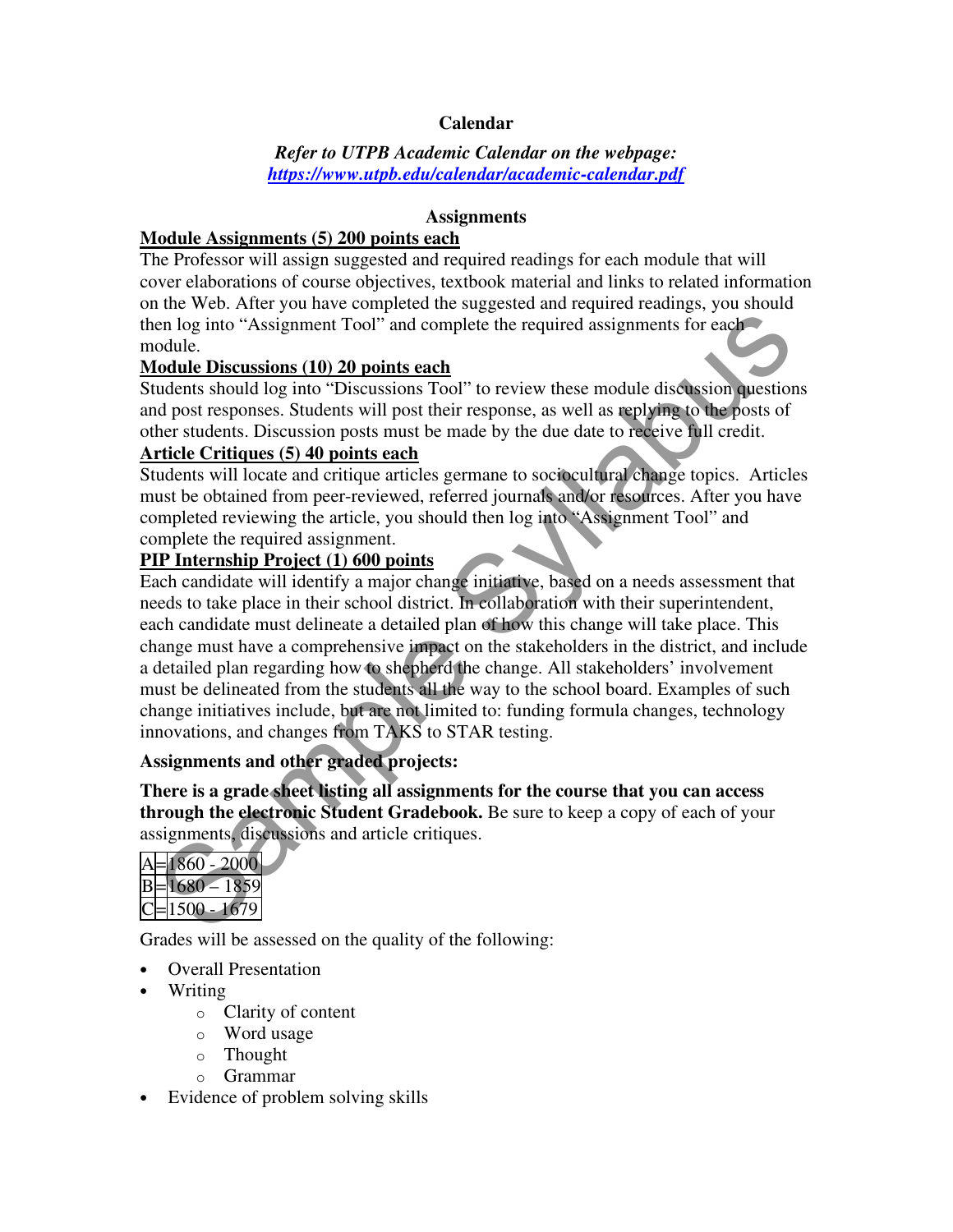#### **Communication Plan**

**Communication Plan**: The professor will respond to all email inquiries within 48 hours. Be sure to use the email tab on the course homepage. The professor will check the discussion board at least twice a week. In addition to posting any important information on the announcements page, the professor will also email the information to the students.

In case of emergencies, you may contact the professor at 432-770-2642 or leave a message with the UTPB School of Education at 432-552-2120.

Discussion Area: I will check this area every week and will post the answers for both discussion assignments and commonly asked questions in this area for the benefit of all the students in the class.

Feedback on Assignments: Assignments will be graded within two weeks of submission, individual feedback or general feedback will be provided.

**Video Web Conferences**: Using **Collaborate** software within Canvas, your professor will have regular scheduled plus as needed additional TBA video web conferences.

iscussion Area: I will check this area every week and will post the answers for both<br>scussion assignments and commonly asked questions in this area for the benefit of all<br>e sudents in the class.<br>Seedlenck or assignments: A These video web conferences are an integral part of our course. While these sessions are optional, the sessions are for the benefit of the student to interact with the professor and other students. Attendance and participation, while optional, will earn the student 10 "bonus" points for each session attended. All sessions will be recorded for later review and discussions. The Video Web Conferences, regular scheduled dates, will be posted in advance within the course calendar.

#### **Course Structure**

1. **Submit** *Student Information Sheet***:**

Every student in this course is expected to complete the **Student Information Sheet**  at the beginning of the semester. The **Student Information Sheet** is located in Module 1.

## 2. **Course Content Structure:**

The course is divided into 10 Modules.

Modules cover:

- a. 2 to 4 textbook chapters and lectures for each Module,
- b. Online discussion topics,
- c. Five assignments throughout the course,
- d. Five article critiques throughout the course, and
- e. One final project at the completion of the course.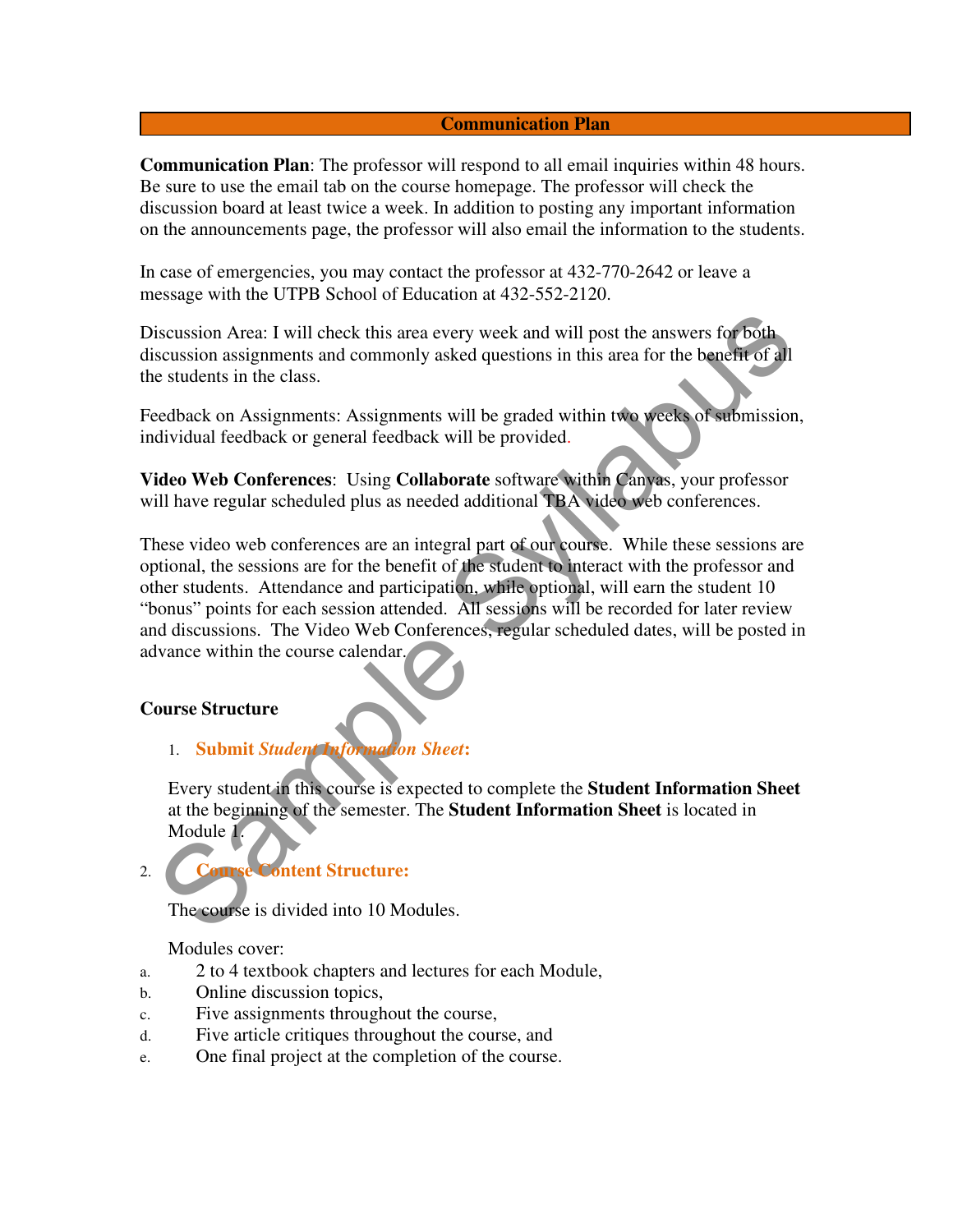You should read the textbook section first, and then review the online lecture. The lectures will be summaries, elaborations of the textbook material, and links to related information on the Web. After you have completed reviewing the lecture, you should then log into "Discussion Board" and post answers to the discussion question (specific to the module) posted by the instructor. You must also read other students' posts and respond to two other students' responses. Discussion posts must be made by the date on the schedule to receive full credit. You should also complete any assignments for that Module.

### **Module 1 – Preparing Students for A World That Does Not Yet Exist**

- The candidate will review the syllabus, complete the Student Information Sheet, and make introductions on the Discussion Board
- The candidate will be introduced to basic demographic data regarding the current sociocultural trends that impact our public schools and influence the way in which they are structured and operate.
- The candidate will address the broad question of how to best help students to ready themselves for a world and a future that is constantly recreating itself.

### **Module 2 – Social Justice and Democracy in Public Schools**

- The candidate will begin to analyze issues regarding social justice and democracy and their impact on public schools.
- The candidate will respond and dialogue with classmates regarding the content presented in Chapters 1 and 2 using the Discussion Board forum.
- The candidate will locate and critique an article germane to a sociocultural change topic; articles must be obtained from peer-reviewed, referred journals and/or resources.

### **Module 3 – Lack of Progress in Public Schools and Why**

- The candidate will further explore social justice and democracy issues in our public schools especially with regard to the lack of progress made.
- The candidate will identify the one area in which they perceive there to be the largest lack of progress made and expound on their beliefs using the Discussion Board forum.
- **Module 1 Preparing Students for A World That Does Not Yet Exist<br>The candidate will review the syllabus, complete the Student Information Sheet, and<br>make introductions on the Discussion Board<br>The candidate will be intro** • The candidate will locate and critique an article germane to a sociocultural change topic; articles must be obtained from peer-reviewed, referred journals and/or resources.

### **Module 4 – Consumerism and the Corporate Culture in Public Schools**

- The candidate will explore topics regarding consumerism and the corporate culture in our schools, and the impact on public education in general.
- The candidate will examine personal beliefs regarding the aspect of public schools that should not be for sale, in addition to addressing the points at which we are morally responsible to protect our children from consumerism.
- The candidate will locate and critique an article germane to a sociocultural change topic; articles must be obtained from peer-reviewed, referred journals and/or resources.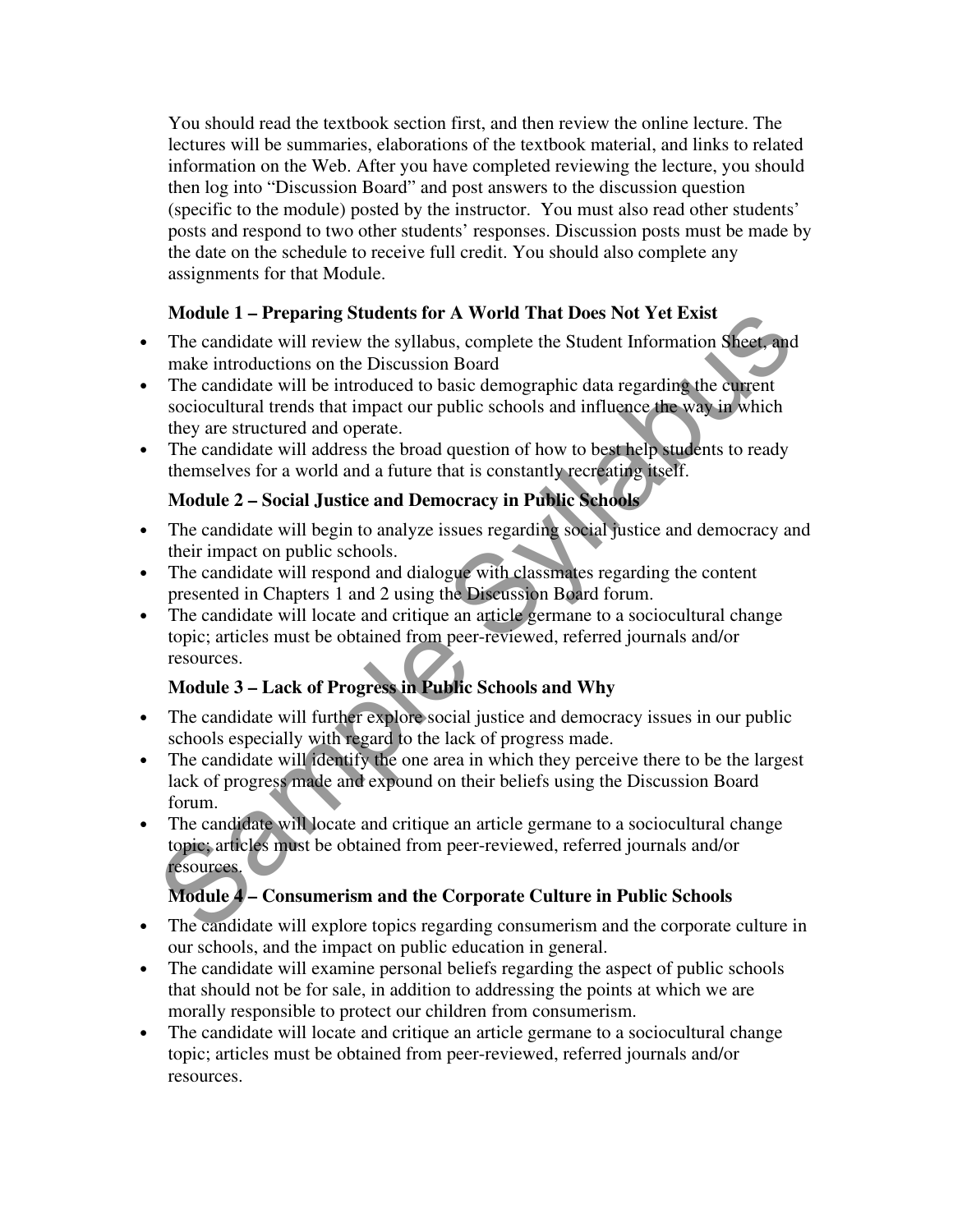### **Module 5 – Marginalization of ELL Students in Public Schools**

- The candidate will examine how schools can marginalize certain students in the public schools, especially second-language students.
- The candidate will examine the extent that administrators' attitudes influence the marginalization of ELL students and what can and should be done in order to ensure success of these students in the Discussion Board forum.
- The candidate will locate and critique an article germane to a sociocultural change topic; articles must be obtained from peer-reviewed, referred journals and/or resources.

### **Module 6 – Marginality in Public Schools and Achievement Gaps**

- The candidate will continue to examine issues of marginality in the public schools, especially with regard to achievement gaps.
- The candidate will debate the best ways to address achievement gaps in their personal opinion and comment on the ideas and thoughts of others using the Discussion Board forum.
- The students will be asked to examine their personal integrity and morals by addressing the dilemma of when it is appropriate to lie in the scope of their job performance.

### **Module 7 –Perspectives on NCLB and Reading First**

- The candidate will examine additional moral and spiritual perspectives on education by thoroughly examining the impact of NCLB and Reading First and the impact they have on district operations.
- The candidate will engage with classmates and offer feedback regarding the reading program used in their district and districts of their classmates using the Discussion Board forum.
- The candidate will identify and justify the reading program used in their school district using the six guiding questions referenced in the text.

### **Module 8 - Moral and Spiritual Perspectives on Education**

- The candidate will examine moral and spiritual perspectives on education with regard to the moral development of the students in our schools.
- **Module 6 Marginality in Public Schools and Achievement Gaps**<br>The candidate will continue to examine issues of marginality in the public schools,<br>expecially with regard to achievement gaps. The candidate will debate the • The candidate will dialogue with classmates regarding the topic of how to restructure education in an effort to make students capable for the care of others, aware of the spiritual and ethical dimensions of being, ecologically sensitive, intellectually alive, self-determining, and creative.
- The candidate will review various codes of ethics and produce a document outlining their own personal/professional ethics.

### **Module 9 – Globalization in the Field of Education**

- The candidate will identify the impacting elements of globalization in the field of education especially with regard to job market in the United States and the need for a holistic education as opposed to a mechanistic education.
- The candidate will identify and prioritize the one aspect of American society deemed in need of change and why that particular area if changed could so greatly impact American public schools.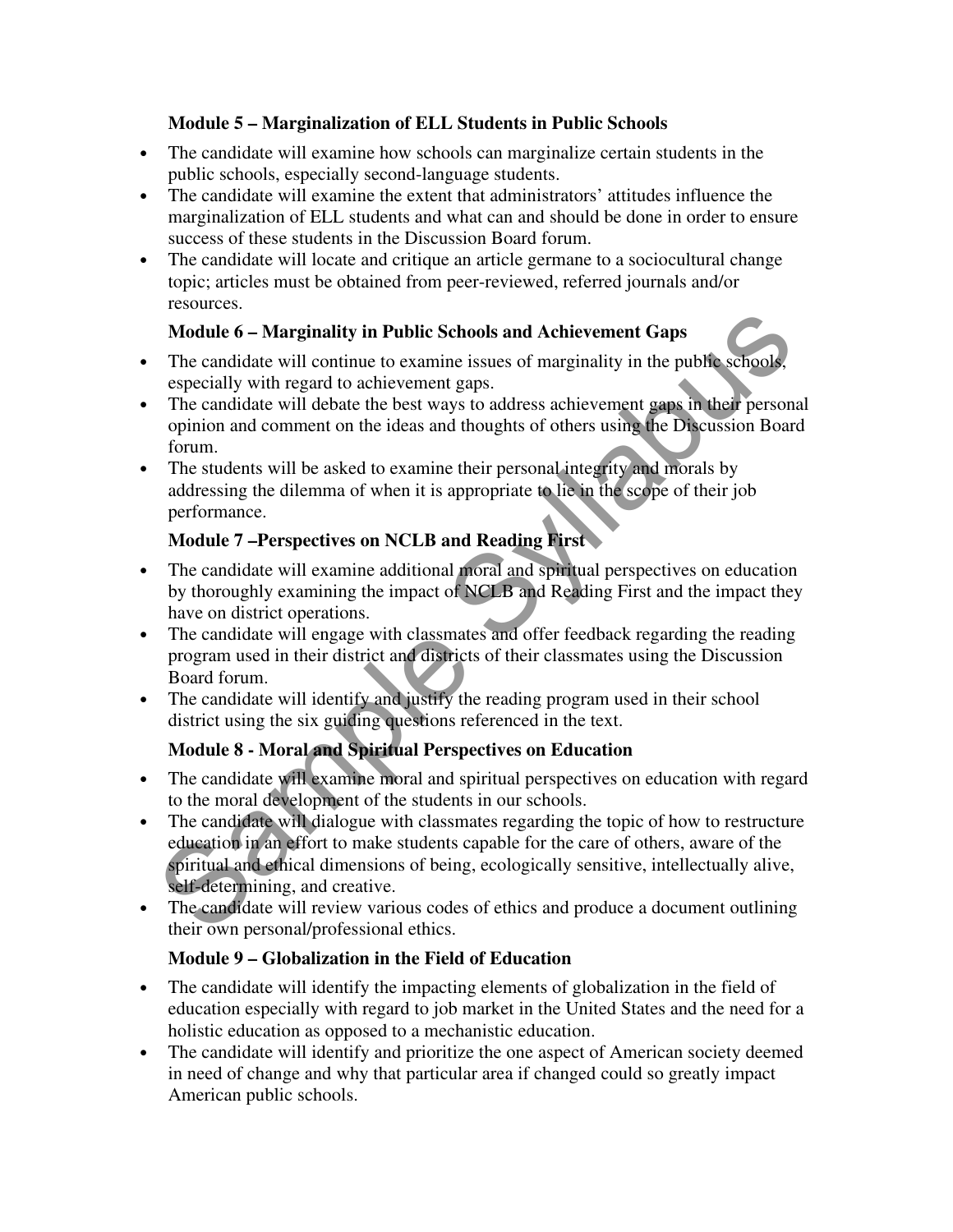• The candidate will locate and critique an article germane to a sociocultural change topic; articles must be obtained from peer-reviewed, referred journals and/or resources.

### **Module 10 – Further Globalization and Lessons Learned From 9/11 Tragedy**

- The candidate will further examine globalization and the impact on public school education, focusing on the ethic of care and the moral lessons learned from the September 11th tragedy.
- The candidate will engage in a discourse discerning the most effective and impacting ways to teach public school students about the events of 9/11 using the Discussion Board forum.
- The candidate will compose a final reflective paper in an effort to conceptualize the most important aspects of this particular course, including their personal reactions and thoughts.

| Board forum.<br>thoughts.                                                | ways to teach public school students about the events of 9/11 using the Discussion<br>The candidate will compose a final reflective paper in an effort to conceptualize the<br>most important aspects of this particular course, including their personal reactions and |                 |  |  |  |
|--------------------------------------------------------------------------|-------------------------------------------------------------------------------------------------------------------------------------------------------------------------------------------------------------------------------------------------------------------------|-----------------|--|--|--|
| Note: All graded module activities are due on the due date listed below. |                                                                                                                                                                                                                                                                         |                 |  |  |  |
| <b>TIME PERIOD</b>                                                       | <b>MODULE</b>                                                                                                                                                                                                                                                           | <b>DUE DATE</b> |  |  |  |
| <b>June 29 – July 5</b>                                                  | <b>Start Here</b><br>Authentication<br><b>Module 1</b><br><b>Module 2</b>                                                                                                                                                                                               | July 5          |  |  |  |
| <b>July 6 - 12</b>                                                       | <b>Module 3</b><br><b>Module 4</b>                                                                                                                                                                                                                                      | July 12         |  |  |  |
| <b>July 13 - 19</b>                                                      | <b>Module 5</b><br>Module 6                                                                                                                                                                                                                                             | July 19         |  |  |  |
| July $20-26$                                                             | <b>Module 7</b><br><b>Module 8</b>                                                                                                                                                                                                                                      | July 26         |  |  |  |
| July 27 - August 2                                                       | <b>Module 9</b><br><b>Module 10</b>                                                                                                                                                                                                                                     | <b>August 2</b> |  |  |  |
| <b>PIP Project</b>                                                       |                                                                                                                                                                                                                                                                         |                 |  |  |  |
| <b>Summary Presentation</b>                                              | <b>August 9</b>                                                                                                                                                                                                                                                         |                 |  |  |  |
| <b>District Change Initiative and Final Reflection Paper</b>             | <b>August 13</b>                                                                                                                                                                                                                                                        |                 |  |  |  |

3. **Grading and Feedback:**

All the course activities will be graded at least two weeks after the set due date. You can check your grades by going to **GradeBook.** If there is any discrepancy in the grade, you should contact me immediately. I will provide individual feedback or a general feedback in the performance of the course activity.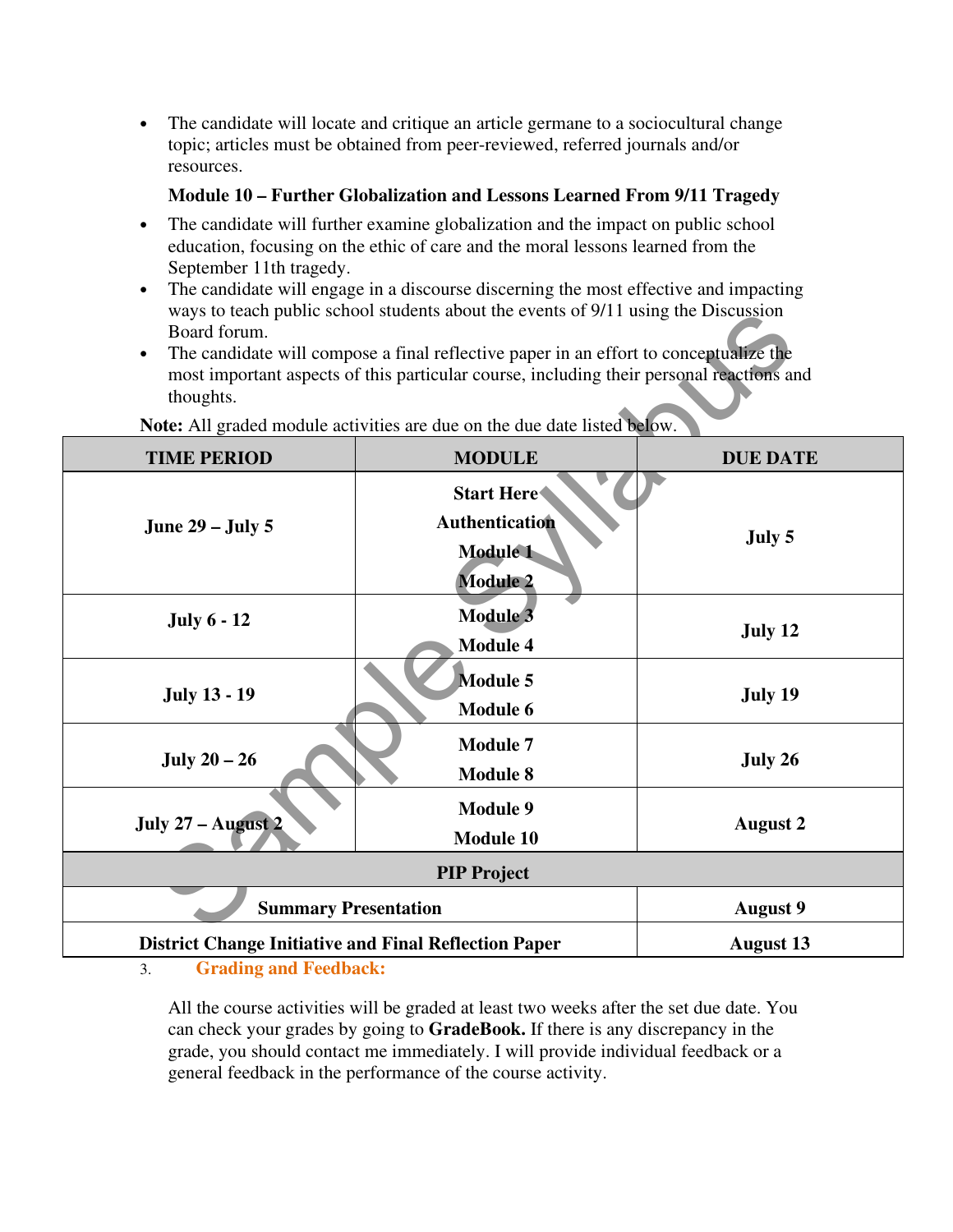### 4. **Cheating/Plagiarism/Academic Dishonesty:**

Scholastic dishonesty includes but is not limited to cheating, plagiarism, collusion, falsifying academic records, misrepresenting facts, the submission for credit of any work or materials that are attributable in whole or in part to another person, taking an examination for another person, any act designed to give unfair advantage to a student such as, but not limited to, submission of essentially the same written assignment for two courses without the prior permission of the instructor) or the attempt to commit such acts.

**"Plagiarism" includes, but is not limited to** the appropriation of, buying, receiving as a gift, or obtaining by any means material that is attributable in whole or in part to another source, including words, ideas, illustrations, structure, computer code, other expression and media, and presenting that material as one's own academic work being offered for credit.

NOTE: Students found plagiarizing or cheating will receive a zero on the course activity that could cause failure in the class and/or suspension or dismissal from the college.

### 5. **Discussion Board Participation:**

Discussion Board will primarily be used for discussing course content related topics and issues. There will be ten discussion topics for the semester. Each discussion topic is worth 20 points.

In addition to the course content related topics in discussion tool there will be few general topics: Getting to Know Each Other, Technical problems/issues, General Questions related to the course content, etc. The posts under these topics will not be graded.

**"Plagiarism" includes, but is not limited to the appropriation of, buying, receiving<br>as a gift, or obtaining by any means material that is attributable in whole or<br>more surface including words, ideas, illustrations, stru** For each graded discussion question, first, you must respond to the question directly and second, you must read the other students posts and reply to at least two other students' responses. You must ensure that the responses to the questions are meaningful, reflective, refer to personal experience and support your course readings. Avoid postings that are limited to 'I agree' or 'great idea', etc. If you agree (or disagree) with a posting then say why you agree by supporting your statement with concepts from the readings or by bringing in a related example or experience.

You are expected to read all messages. You are responsible for reading all of the messages that are posted in the online discussion. Not reading messages is the equivalent of sleeping in class.

Use a person's name in the body of your message when you reply to their message. It helps to keep all of us oriented. It helps us maintain a clearer sense of who is speaking and who is being spoken to. As we begin to associate names with tone and ideas, we come to know each other better.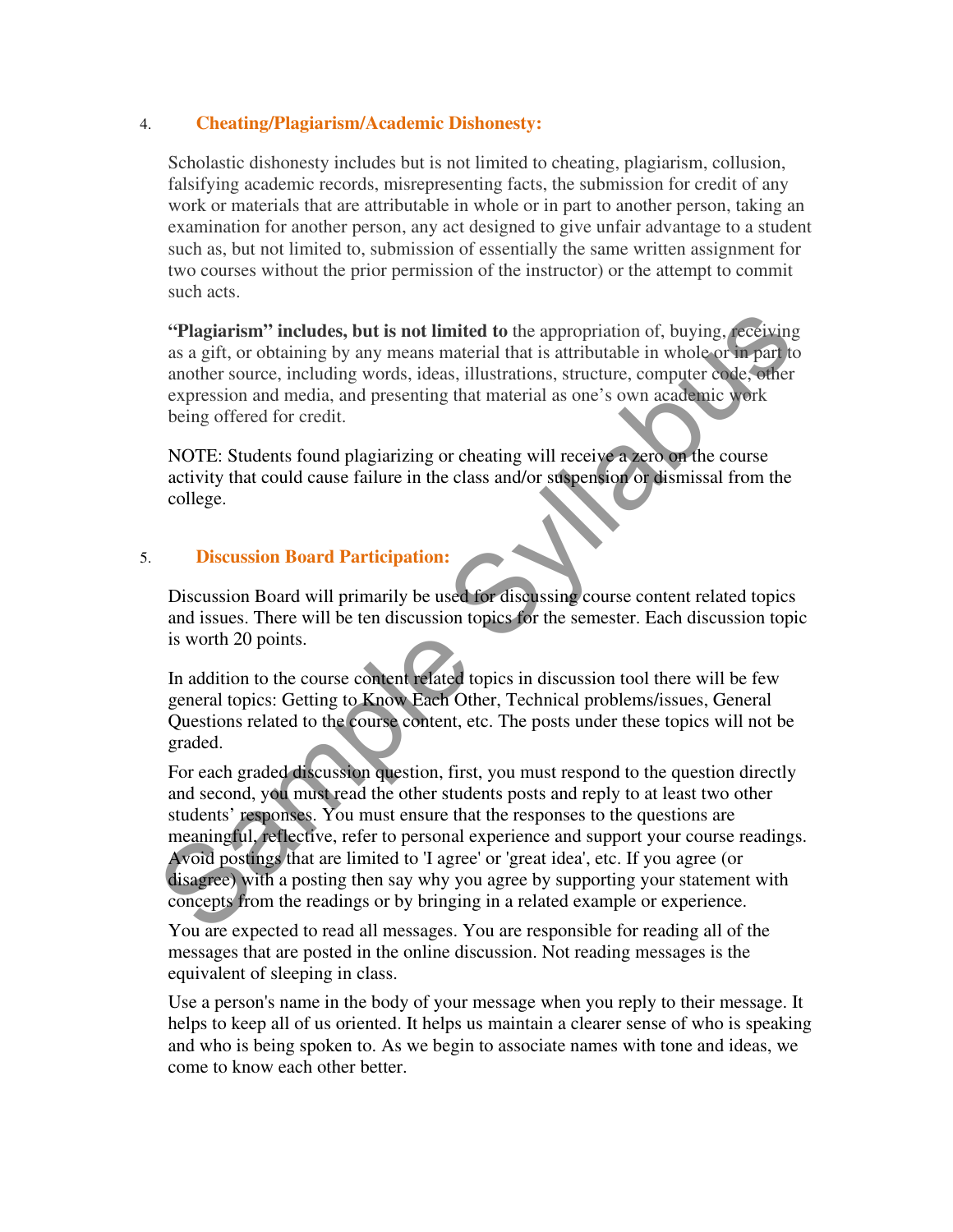Change the subject line when you introduce a new topic. The value of this tip will become apparent as the number of messages grows.

#### 6. **Submission of Course Assessment Activities:**

All the course assessment activities will be submitted via **Assignment Tool**. Keep in mind the following standards/practices for submission of assignments:

- a. All course assessment activity files that will be submitted to the instructor should be in Word 2007
	- b. Be sure to put your name at the top of each page header

c. Always keep a copy of all the work you submit so that you won't need to re-do it if it should get lost in cyberspace.

### 7. **Make-Up/Late Submission Policy:**

All course activities must be submitted before or on set due dates and times. If the student is unable to abide by the due dates and times, it is her/his responsibility to contact the instructor immediately. There will be a 10% deduction for each day of late submission of the assignment.

NOTE: The due dates and times for the activities will adhere to the Central Time Zone.

### **8. Accommodation for Students with Disabilities:**

b. Be sure to put your name at the top of each page header<br>Always keep a copy of all the work you submit so that you won't need to rest to<br>it should get lost in cyberspace.<br> **Make-Up/Late Submission Policy:**<br>
Sull course a **Americans with Disabilities Act:** Students with disabilities that are admitted to The University of Texas of the Permian Basin may request reasonable accommodations and classroom modifications as addressed under Section 504/ADA regulations. Students needing assistance because of a disability must contact the Director, Programs Assisting Student Study (PASS) Office, 552-2630, no later than 30 days prior to the start of the semester.

The definition of a disability for purposes of ADA is that she or he (1) has a physical or mental impairment that substantively limits a major life activity, (2) has a record of such an impairment or, (3) is regarded as having such an impairment.

Students who have **provided all documentation** and are eligible for services will be advised of their rights regarding academic accommodations and responsibilities. The University is not obligated to pay for diagnosis or evaluations nor is it obligated to pay for personal services or auxiliary aids.

If you need accommodations because of a disability, if you have emergency medical information to share with the instructor, or if you need special arrangements in the case the building must be evacuated, please inform the instructor immediately. It is best to contact the instructor after class or during his/her office hours.

**1. Course Incomplete/Withdrawal/Grade Appeal:**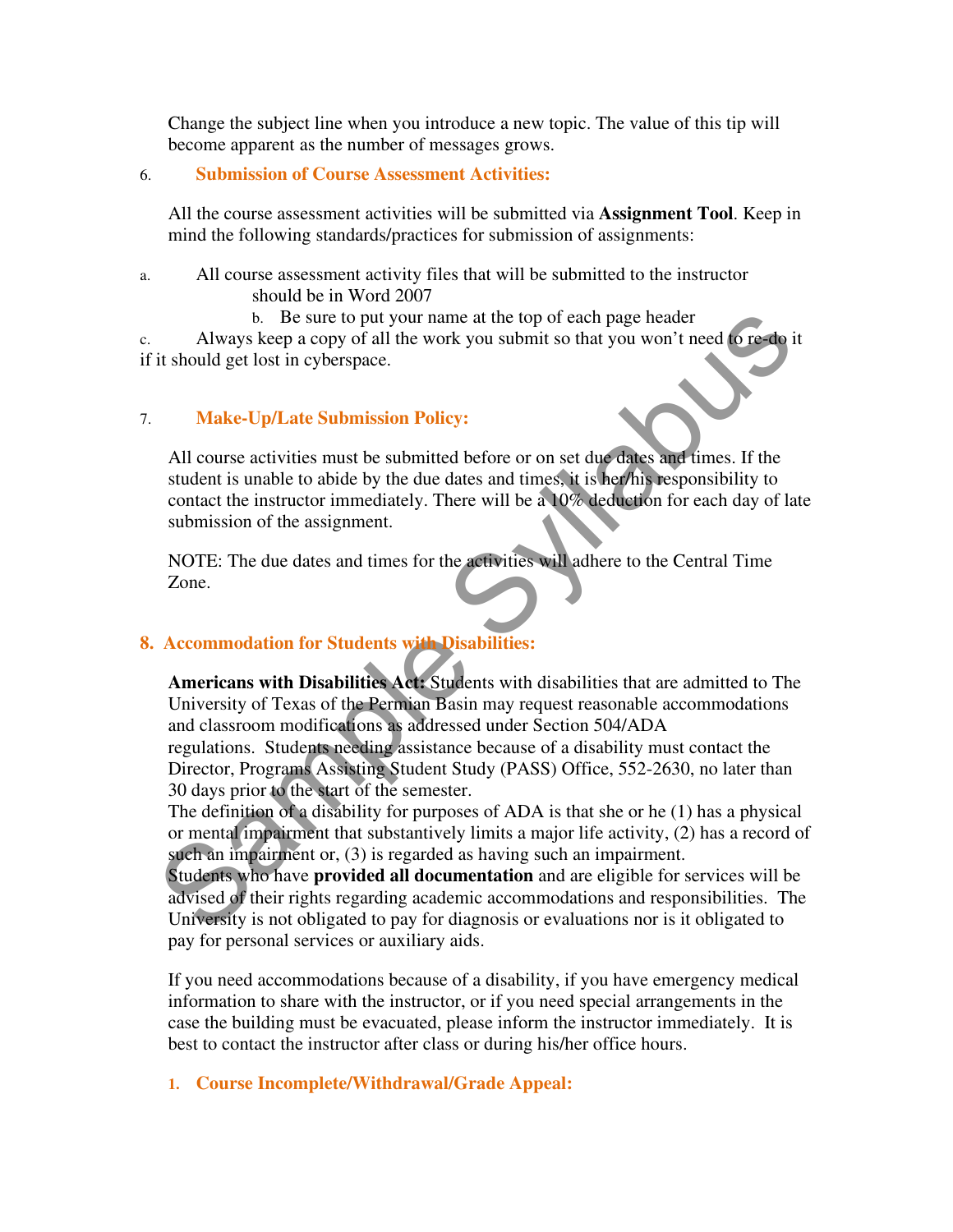All students are required to complete the course within the semester they are signed up. Incomplete grades for the course are rarely given and will only be granted if the student has complete at least half of the course with a grade of 'C' or better and provides a valid, documented excuse for not being able to complete the course on time and has contacted prior to the scheduled last class to request an extension. The student will sign a contract that includes the incomplete course activities and the new due dates.

For grade appeal process go to **http://ss.utpb.edu/dean-of-students/studentgrievances/**

#### **10. Netiquette:**

**Solution Syllabuse Syllabuse Computer Syllabuse Syllabuse Syllabuse Syllabuse Syllabuse Syllabuse Syllabuse Syllabuse Syllabuse Syllabuse Syllabuse Syllabuse Syllabuse Syllabuse Syllabuse Syllabuse Syllabuse Syllabuse Sy** Anything you type in the discussion area is public – which means that every student in this class (including your instructor) will see what you write. Please pay attention to the language you use and adhere to the following guidelines:

- 1. Do not post anything too personal;
- 2. Do not use language that is inappropriate for a classroom setting or prejudicial in regard to gender, race, or ethnicity;
- 3. Do not use all caps in the message box unless you are emphasizing (it is considered shouting)
- 4. Be courteous and respectful to other people on the list
- 5. Do not overuse acronyms like you would use in text messaging. Some of the list participants may not be familiar with acronyms.
- 6. If the posting is going to be long, use line breaks and paragraphs
- 7. Fill in a meaningful Subject Line
- 8. Write your full name at the end of the posting
- 9. Be careful with sarcasm and subtle humor; *one person's joke is another person's insult.*

NOTE: If you do not adhere to the guidelines for any posting, you will lose the points that would have been granted, and the instructor reserves the right to remove your posting and to deny you any further posting privileges.

Refer to the following links for additional help on netiquette: http://www.albion.com/netiquette/corerules.html http://www.dtcc.edu/cs/rfc1855.html

#### **11. Attendance and Class Participation:**

Regular and active participation is an essential, unmistakably important aspect of this online course. The expectation of the instructor is that students will log on a minimum of three times every seven days. It is critical that you read all of the lecture and assignment materials as well as all of the public discussion materials. Your full participation ON A WEEKLY BASIS is not only a requirement; it is also an essential aspect of the online course process. All students are expected to do the work assigned,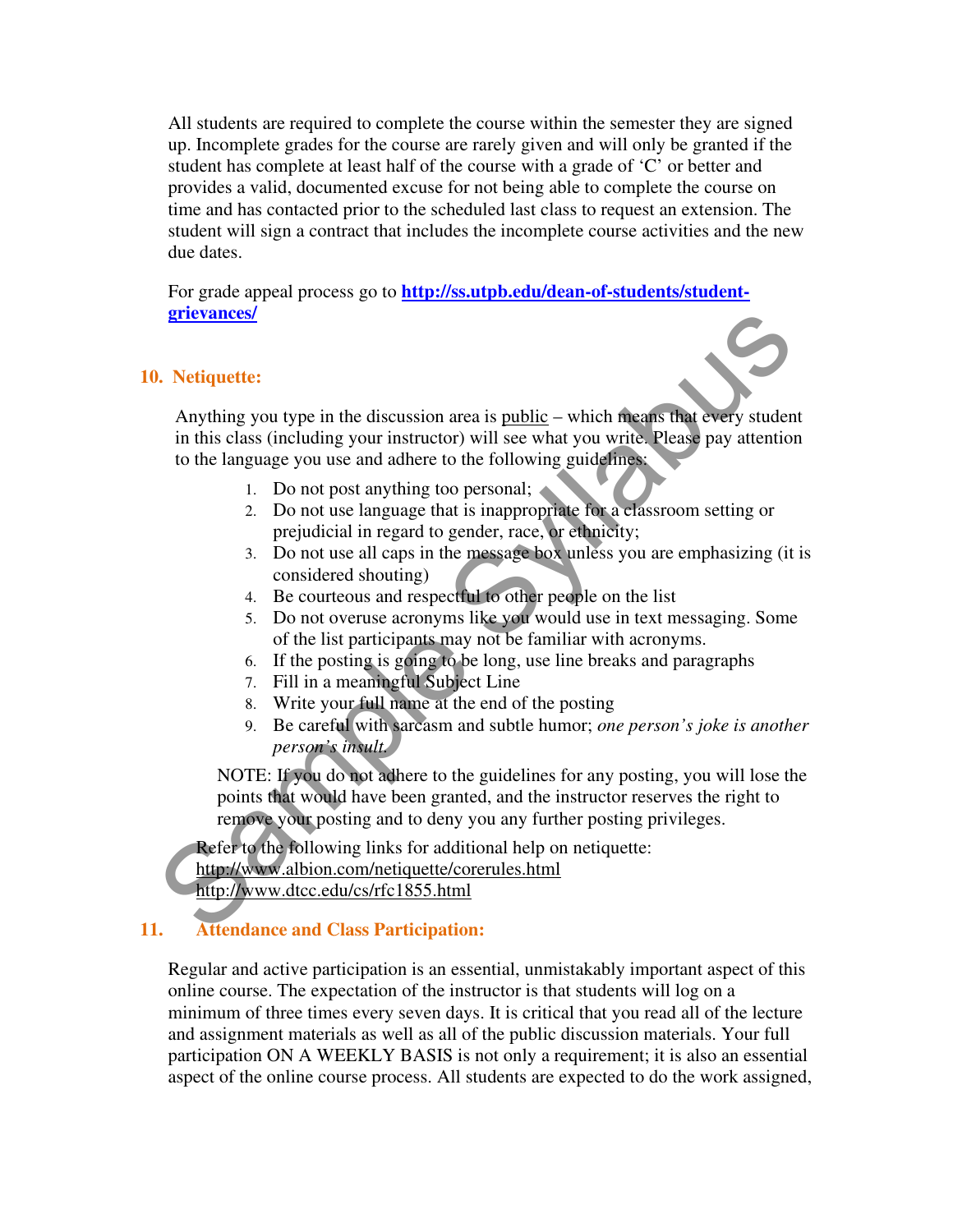notify the instructor when emergencies arise, and make up assignments no later than the due dates.

NOTE: For summer classes students are expected to log in everyday.

### **12. Tracking:**

Canvas 9.1 course platforms have a tracking feature. This feature quantifies how often and when students are active in the course and also provides information if the student has accessed different pages of the course. **13. Absenteeism:** 

Student has accessed different pages of the course.<br> **Student has accessed different pages of the course.**<br> **All the course activities will not be available for the students. Thus, if you are ill for a prolonged time and c** All the course activities have set dates to be completed and submitted. After the due dates the activities will not be available for the students. Thus, if you are ill for a prolonged time and cannot complete the activities, you must contact me and update the situation. You are expected to log into the course at least once a week. For summer courses you are required to log in everyday.

If I am going to be out because of ill health, attending a conference, etc. you will be notified through email.

#### **Internships**

Each superintendent certification course has field experiences built into the assignments. Please have your superintendent complete the Immediate Supervisors Acceptance Form (you will need Adobe Reader) and submit it via Canvas.

One copy of this form is required to be on file for the program. There is no need to duplicate this form unless you change districts or get a new superintendent.

**Technical Requirements**

### **Compute**

**PC Configuration** - A CPU with 1 GHz processor, 256 MB RAM and Windows XP operating system

**Mac Configuration** – A CPU with 300 MHZ (G3), 256 MB RAM and Mac OS X 10.2 or newer operating system

### **Peripherals**

You will need external speakers to be able to listen to audio files.

#### **Software**

The course content is presented through Microsoft Office 2007, and will use Microsoft Word and PowerPoint. If you have an earlier version of Office, you should be able to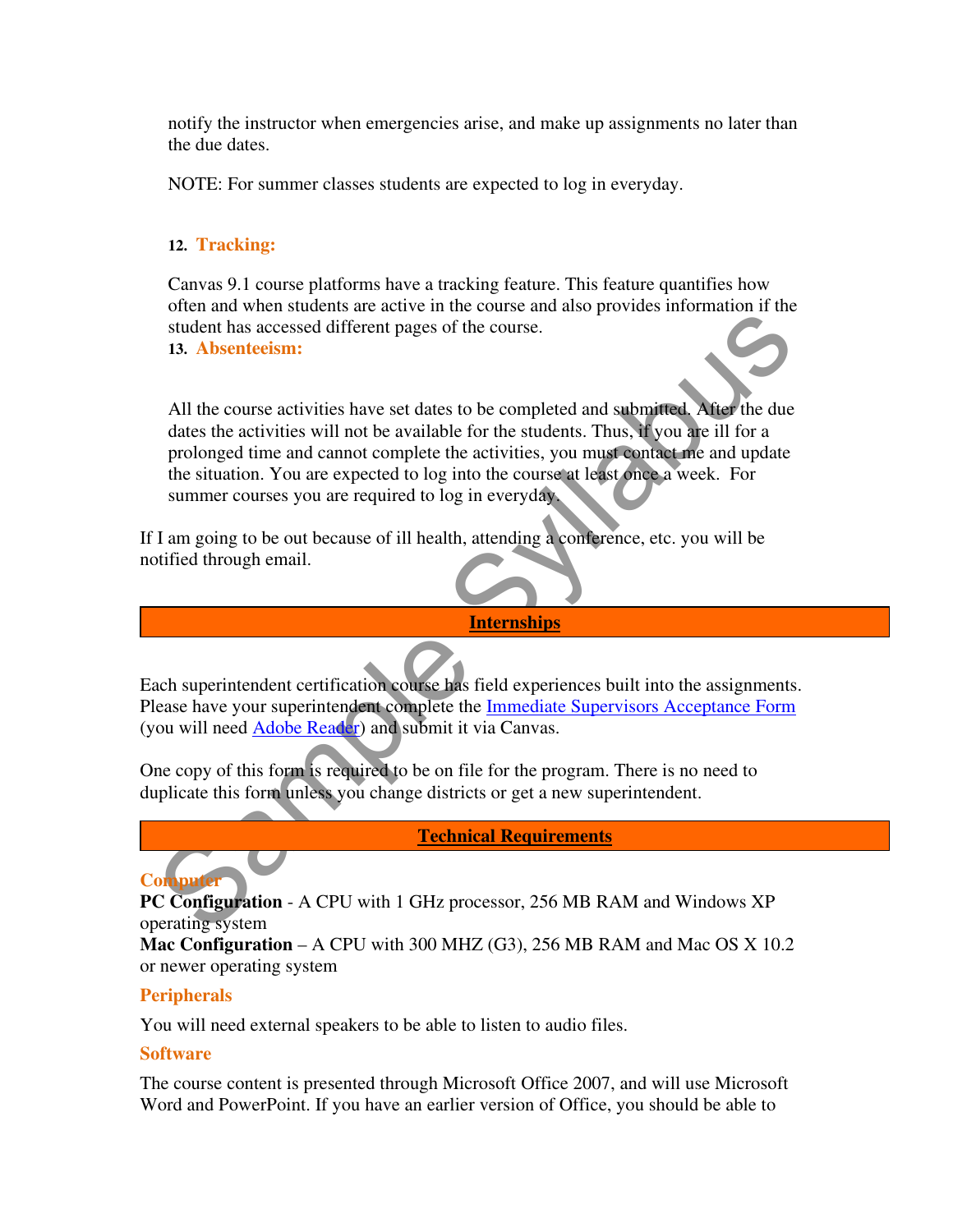download a plug-in that will allow you to open the newer version Office files (ending in .docx, .xlsx, and .pptx). Follow this link to access the Microsoft Compatibility Pack.

All assignments for the course will be turned in using Word documents. However, what is important is that the screenshots will be oriented toward Microsoft Office in Vista, and therefore, it will be your responsibility to figure out where the pertinent commands are located. If using an alternative version of Office, you can often search in Google to find the appropriate help that you need.

### **Anti-Virus Software**

Anti-virus software is highly recommended for students and instructors. Online courses involve much file sharing, which increases your risk of computer virus infection. Antivirus software will help protect your computer in case of exposure to a computer virus.

*Other software:* There may be audio/video files in the course for which you will need Windows Media Player or QuickTime or Real Player.

### **Internet connection**

Recommended - Cable modem, DSL, or intranet (T-1); or 128 KBPS modem

mit-virus software is highly recommended for students and instructors. Online courses<br>volve much file sharing, which increases your risk of computer virus infection. Anti-<br>volve much file sharing with increase your results Note: Corporate or academic security firewalls may block some course content, such as chat or streaming media. Accommodations for access can usually be arranged if you contact your network administrator, though local security policies ultimately dictate what is allowed. 56 K modem or better

### **Technical Information**

*24/7 Technical Help Browser Test Browser Configuration Download Plug-ins*

### **Supported Browser**

Firefox 3.5 or higher for PC; and Safari  $3.X - 4.0$  for Mac

### Download Firefox Download Safari

### **Unsupported Browsers**

• America Online (AOL), Prodigy, Juno, MSN, Yahoo and other Internet Service Providers (ISPs), provide their own internal and proprietary web browsers. These browsers may not be compatible with online courses.

#### **Preparation for Computer Emergencies**

### *Computer Crash*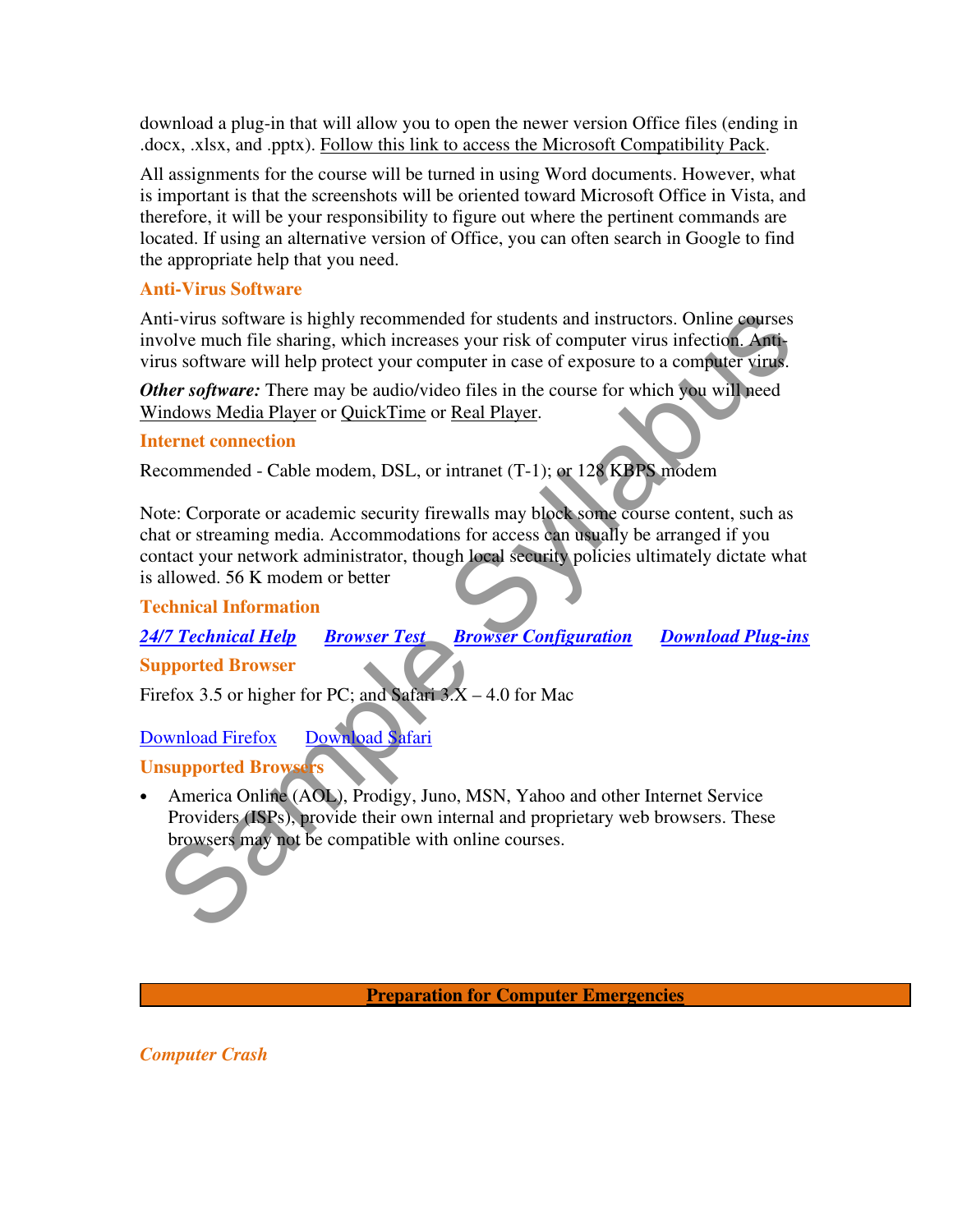Not having a working computer or a crashed computer during the semester will NOT be considered as an acceptable reason for not completing course activities at a scheduled time. NOTE: Identify a second computer before the semester begins, that you can use when/if your personal computer crashes.

#### *Server problems*

When the Canvas server needs downtime for maintenance, the Canvas administrator will post an announcement in your course informing the time and the date. If the server experiences unforeseen problems your course instructor will send an email.

#### *Complete Loss of Contact*

#### *Lost/Corrupt/Disappeared Files*

|                                                                                                                                                                                                                                                                                                                                                                                                                                                                                                                                                                                                                           | server experiences unioreseen problems your course instruction will send an email.       |  |  |  |
|---------------------------------------------------------------------------------------------------------------------------------------------------------------------------------------------------------------------------------------------------------------------------------------------------------------------------------------------------------------------------------------------------------------------------------------------------------------------------------------------------------------------------------------------------------------------------------------------------------------------------|------------------------------------------------------------------------------------------|--|--|--|
| <b>Complete Loss of Contact</b>                                                                                                                                                                                                                                                                                                                                                                                                                                                                                                                                                                                           |                                                                                          |  |  |  |
| you need to call me at my office, 432-552-2169 or on my cell phone at 432-488-7118,<br>and explain the reason you cannot contact me and leave me a way to contact you.                                                                                                                                                                                                                                                                                                                                                                                                                                                    | If you lose contact with me completely (i.e. you cannot contact me via Canvas or email), |  |  |  |
| <b>Lost/Corrupt/Disappeared Files</b>                                                                                                                                                                                                                                                                                                                                                                                                                                                                                                                                                                                     |                                                                                          |  |  |  |
| You must keep/save a copy of every project/assignment on an external disk or<br>personal computer. In the event of any kind of failure (e.g., Canvas server crash or<br>virus infection, students own computer crashes, loss of files in cyberspace, etc) or any<br>contradictions/problems, I may/will request you to resubmit the files. In other words,<br>if you submit a document to me, and I either do not receive it (lost in cyberspace) or it<br>is corrupted when I open it, it is incumbent upon you to resend it to me, corrected,<br>with little or no "downtime" in regard to the timeline for submission. |                                                                                          |  |  |  |
| <b>Student Support Services</b>                                                                                                                                                                                                                                                                                                                                                                                                                                                                                                                                                                                           |                                                                                          |  |  |  |
| <b>ADA Accommodation/Support</b>                                                                                                                                                                                                                                                                                                                                                                                                                                                                                                                                                                                          | Programs Assisting Student Study (PASS)<br>$(432) 552 - 2630$                            |  |  |  |
| <b>Registration &amp; Transcripts</b><br><b>Admissions &amp;</b>                                                                                                                                                                                                                                                                                                                                                                                                                                                                                                                                                          | $(432)$ 552-2605                                                                         |  |  |  |
| <b>Canvas Technical Support</b>                                                                                                                                                                                                                                                                                                                                                                                                                                                                                                                                                                                           |                                                                                          |  |  |  |
|                                                                                                                                                                                                                                                                                                                                                                                                                                                                                                                                                                                                                           | 1-866-321-2988 (toll-free)                                                               |  |  |  |
| <b>Bookstore</b>                                                                                                                                                                                                                                                                                                                                                                                                                                                                                                                                                                                                          | $(432)$ 552-0220                                                                         |  |  |  |
| <b>Counseling/Advising</b>                                                                                                                                                                                                                                                                                                                                                                                                                                                                                                                                                                                                | $(432)$ 552-2661                                                                         |  |  |  |
| <b>Financial Aid and Scholarship</b>                                                                                                                                                                                                                                                                                                                                                                                                                                                                                                                                                                                      | $(432)$ 552-2620                                                                         |  |  |  |